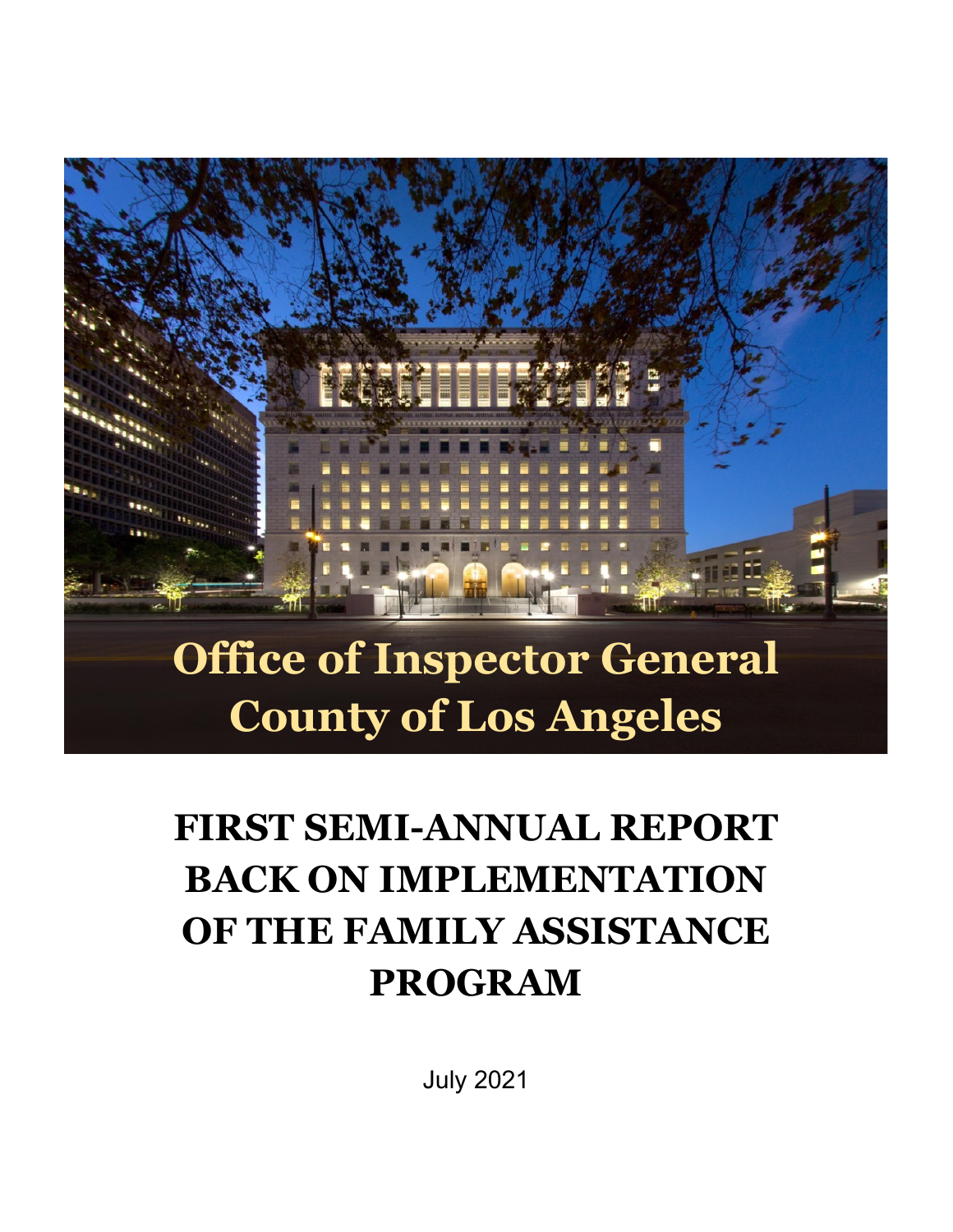### Introduction

In July 2019, the Los Angeles County Board of Supervisors (Board) established the Family Assistance Program (FAP) aimed at improving compassionate communication and providing trauma-informed support to families of those whose lives were lost while in custody or following an encounter with Los Angeles County Sheriff's Department (LASD) personnel. The Board instructed the Office of Inspector General to report back quarterly in the first year and semi-annually thereafter on the progress of the program. This is the Office of Inspector General's first semi-annual report.

#### Family Assistance Program Funding

As previously reported, a total of \$180,000 was initially allocated during the first year of the Family Assistance Program (FAP) for disbursement to families to cover burial expenses of up to \$7,500 per incident. The Department of Mental Health (DMH) reports during FY 2019-20, a total of \$29,014 was spent. Due to additional families that had not yet applied for reimbursement (but were anticipated to), the DMH requested a carryover of the remaining fund balance of \$150,986. As of June 22, 2021, the DMH reports it has spent \$130,619 in FY 2020-21. The remaining fund balance of \$20,367 is slated to be allocated to approximately four families pending reimbursement.

As of June 22, 2021, 24 families have received funds for burial services: four families received the funds in FY 2019-20 and 20 families received funds in FY 2020-21.

The DMH reports between July 1, 2020, and June 30, 2021, 31 in-custody deaths and six fatal deputy-involved shooting deaths occurred. Sixty percent of families (22 out of 37) were open to receiving services and assistance from DMH's Family Assistant Advocates. The remaining families either declined services, next-of-kin were not located, or there was no next-of-kin to contact.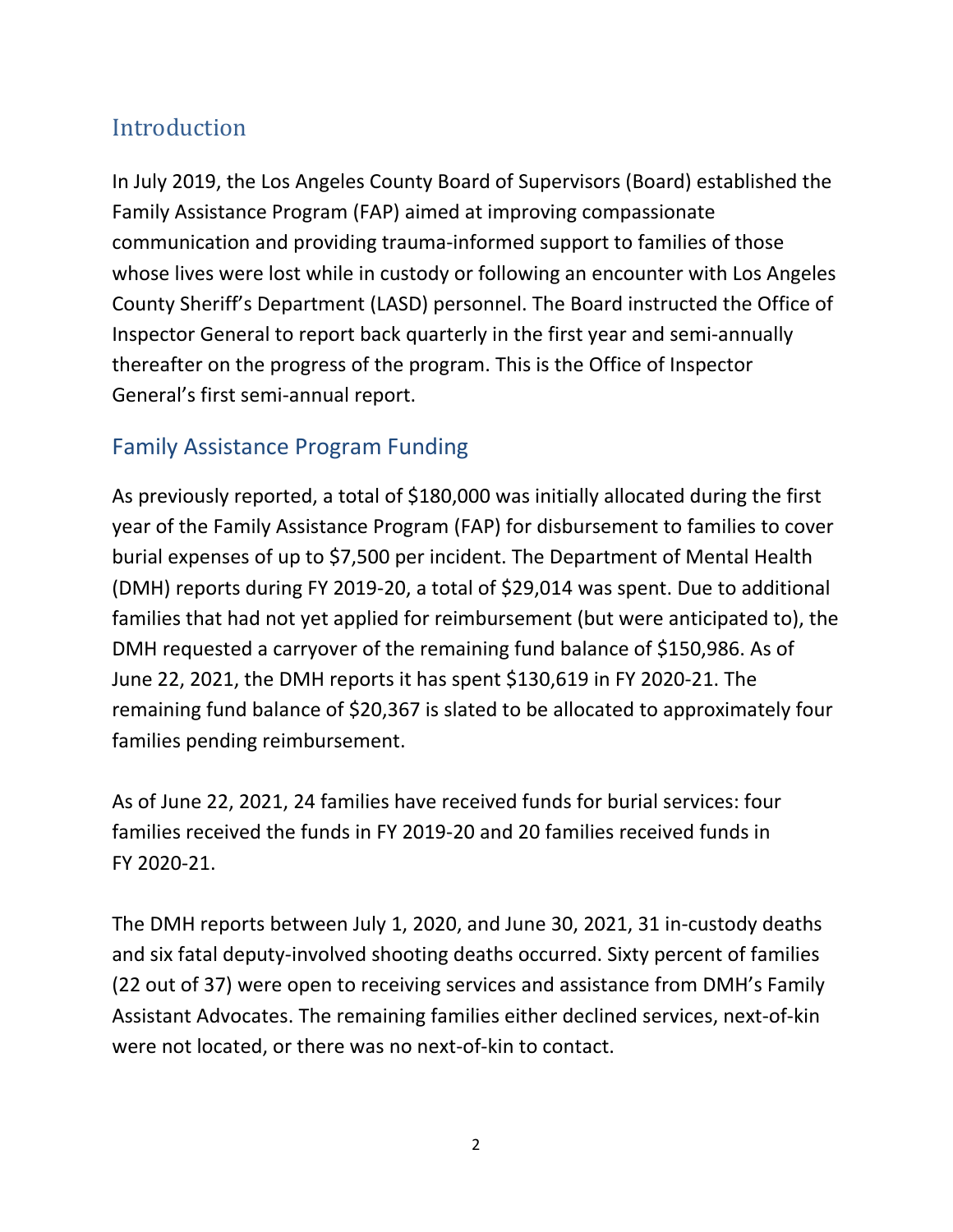Currently, the DMH continues to be the lead administrator of the program. As part of the Family Assistance Program, the DMH has been present after deputyinvolved shootings to communicate with the families and during next-of-kin notifications. In addition, DMH provides crisis intervention and grief counseling while serving as a liaison to the LASD and other county partners. The DMH reports they will provide these services even when the funding for burial costs have been depleted.

The Chief Executive Office (CEO) has reported that the unforeseen financial impact of the novel coronavirus (COVID-19) will eliminate program funding until an economic recovery identifies a viable funding source. While other funding options were explored, no new funding was identified to continue the program on an on-going basis. The CEO has advised the Office of Inspector General that no funding for FAP has been allocated for FY 2021-22. Furthermore, the CEO reports that if DMH or Department of Public Health (DPH) seeks funding for FAP, they must submit a supplemental budget proposal by July 15, 2021, that should contemplate the need for funding administration of the program, operations and support to families.

Finally, Senate Bill 299 – Victim compensation: use of force by law enforcement officer, may be a viable option for FAP funding, should the legislation pass. On July 5, 2021, the bill was read a second time and has been re-referred to the Committee on Appropriations. The bill allows eligibility for compensation under the California Victim Compensation Program (CalVCP) for serious bodily injury or death caused by a law enforcement officer's use of force. CalVCP reimburses eligible victims for many crime-related expenses, such as counseling and medical fees. This bill seeks to expand the definition of victims to include a victim's family members who have suffered due to the trauma of losing a loved one.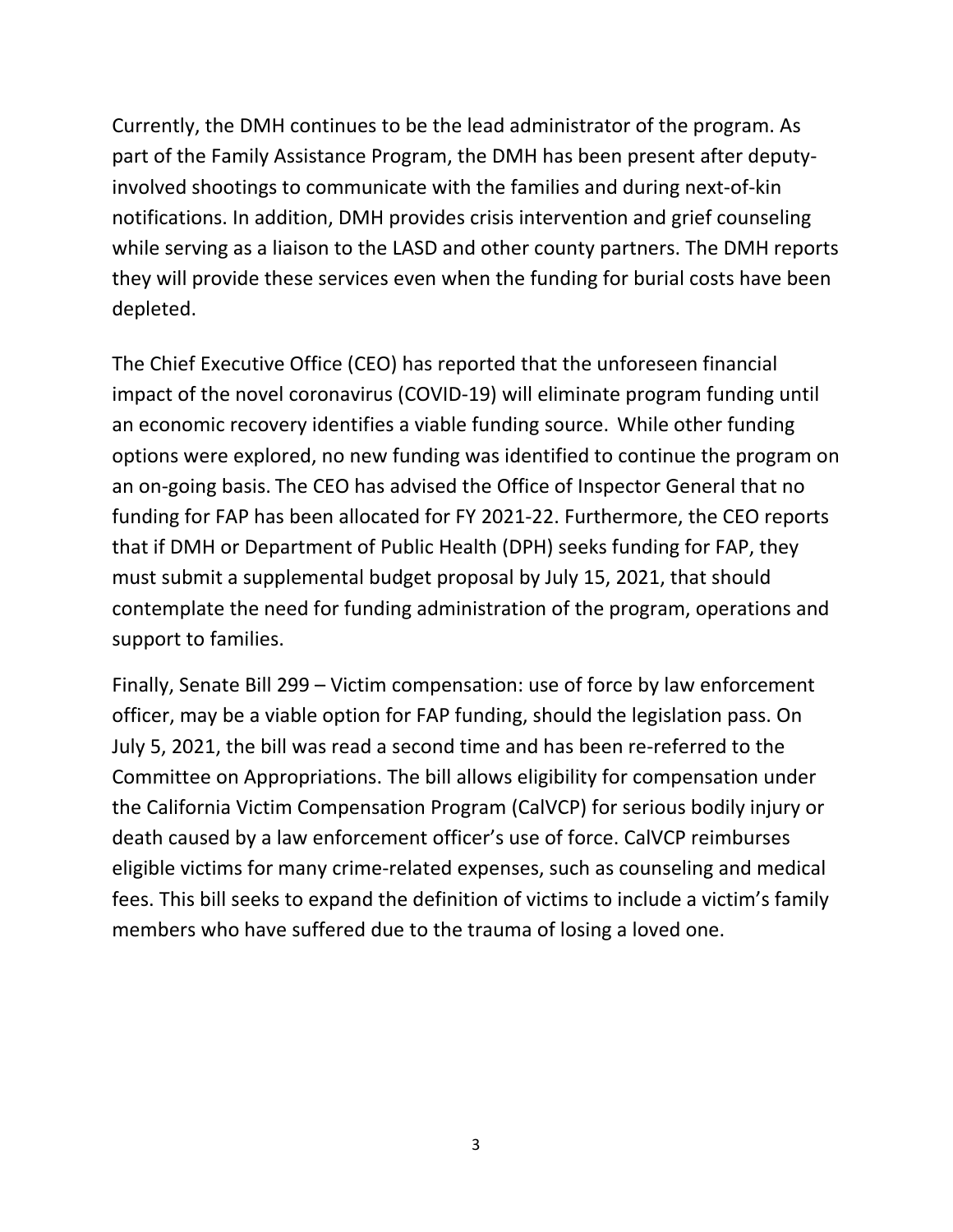### Establishing Family Assistance Program within Office of Violence Prevention

On November 15, 2020, the DPH reported to the Board on recommendations to improve and sustain the FAP. The DPH and DMH agreed with Office of Inspector General's recommendation that DPH's Office of Violence Prevention (OVP) should be funded to serve as the lead agency for the FAP, working collaboratively with DMH and partners to implement services, and outlined recommendations to move this forward. On January 27, 2021, the DPH provided a report to the Board outlining an implementation and funding plan for the OVP Early Implementation Strategic Plan. On June 2, 2021, the DPH provided a memorandum to the Board in response to a February 9, 2021, motion instructing DPH to develop a Crisis Response and Trauma Informed System of Care. In each of these reports, the DPH has outlined the steps and funding required to establish FAP within OVP as part of a Crisis Response Violence Intervention model that provides coordinated, healing informed response to community members following a violent incident. Crisis response is one of six priorities of the OVP Strategic Plan.

The DPH's June 2, 2021, memorandum also included a plan for expanding the Trauma Prevention Initiative (TPI) countywide. Phased expansion of TPI would include enhancing TPI support within four South Los Angeles communities in District 2 (Westmount West Athens, Willowbrook, Florence Firestone and unincorporated Compton), and expanding to three communities in District 1 as well as one other community with high rates of violence.

#### Aligning Trauma Prevention Initiative Strategies with Family Assistance Program

The Trauma Prevention Initiative aims to reduce violence related injuries and deaths by using survivor centered, community driven, and peer approaches to break the cycle of violence in hospital and community settings. DPH will align these intervention strategies and leverage TPI resources to support Crisis Response including FAP to respond to deputy-involved homicides and shootings.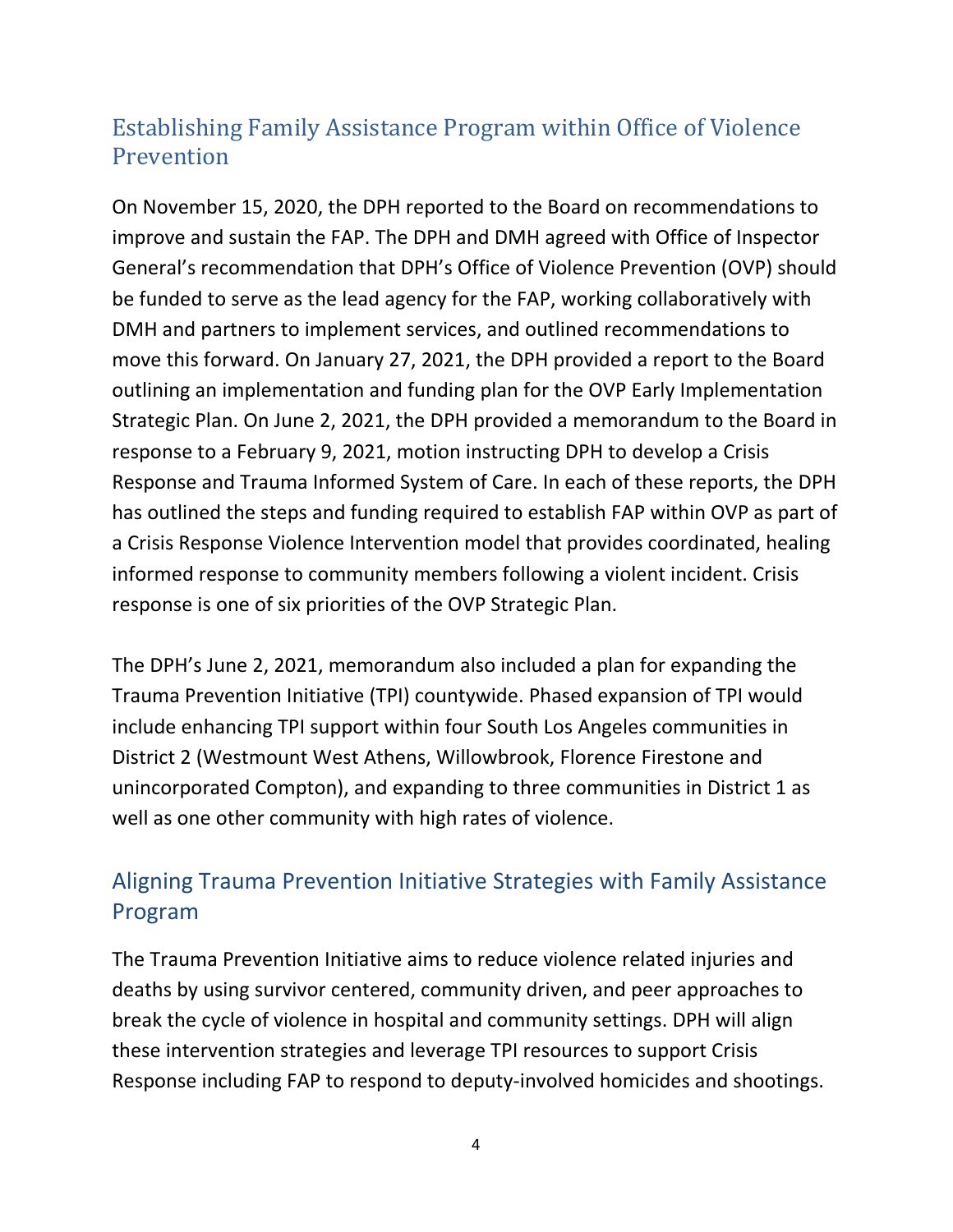The Trauma Prevention Initiative's Street Outreach agencies have already responded to several deputy-involved shootings. Community Intervention Workers and Ambassadors provide peace maintenance, rumor control, and conflict resolution among gang neighborhoods, provide safe passages across gang lines for community members to schools and parks, and provide informal mentoring and community programs. They also respond to violent incidents in the field. From January through June of 2021, Street Outreach agencies have responded to a total of 112 violent incidents, including 23 homicides. This is nearly the same number of incidents as they responded to during the entire year of 2020 (119 incidents including 29 homicides), aligning with increasing trends in violence countywide. TPI has established a protocol with the Sheriff's Department where stations notify Street Outreach agencies of an incident so that they can respond to promote peace, reduce likelihood of retaliatory violence, and connect victim's families to services.

Since January 2020, Street Outreach agencies have responded to seven deputyinvolved shootings within the four South Los Angeles communities where TPI is implemented. Street Outreach workers responded to the crime scene and took action to control diffusion of rumors. As noted in the Office of Inspector General's October 2020 report to the Board on the Long-Term Viability of FAP, TPI Street Outreach workers responded to a high-profile deputy-involved shooting in Westmont, the shooting of Dijon Kizzee, and provided support to calm the scene, connect the family to resources, and promote peace during community protests. For the deputy-involved shooting of Fred Williams in Willowbrook in 2020, TPI Street Outreach workers connected the victim's family to services and provided safe passages during community protests.

The infrastructure built by TPI can readily be expanded to support FAP by connecting a network of Community Intervention Workers with lived experience and community trust to assist with grieving families. While Street Outreach agencies are already filling this role in the course of their work, additional resources are needed to fully address the ongoing violence in these communities and mitigate the rapidly increasing violence that has been exacerbated by the